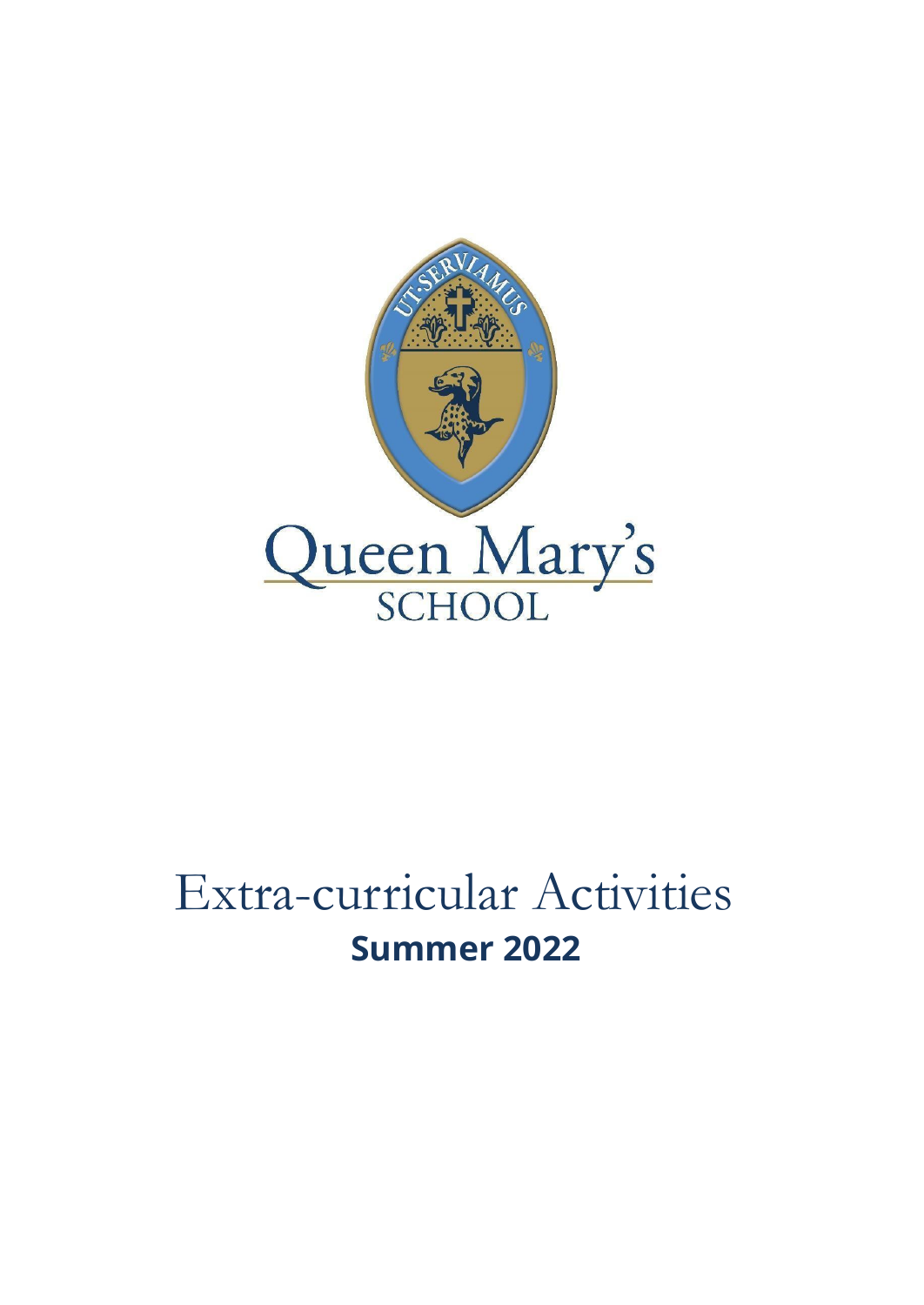# **Pre-Prep – Reception, Year 1 and Year 2**

#### **• After School Care**

Our After School Care provision will include games, crafts and seasonal activities. This is open to all children from Reception to Year 6 and offers enrichment activities in a safe, supervised environment. Refreshments will be provided.

#### **• Ballet**

The foundation to all types of dance. It is graceful and artistic and may tell a story or reflect a piece of music. Focus on expression, freedom of movement and rhythm through dance and mime, to improve confidence and control.

#### **• Football**

Who will be the next Ronaldo?

#### **• Outdoor Education**

Exciting outdoor activities to develop team building and confidence.

#### **• Riding**

Lessons are available Monday to Friday between 1530 and 1900, between 0830 and 1300 on Saturday. The lessons will take place at the school's British Horse Society accredited centre with qualified instructors. All abilities are catered for. Current availability is for private lessons and group lessons upon request.

#### **• Swimming Lessons**

30 minute Swimming lessons are offered during lunchtimes and after School either in small groups or individually for those children who really love swimming or simply need extra help.

| <b>Activity</b>          | Year           | Day / Time                               | Teacher                                                  | Cost                                                                               |
|--------------------------|----------------|------------------------------------------|----------------------------------------------------------|------------------------------------------------------------------------------------|
| After School Care        | $R - 2$        | $15:30 - 18:00$                          | Mrs S Elliston                                           | £3.30 per half hour                                                                |
| <b>Ballet</b>            | $\overline{2}$ | Tuesday 12:30-13:00                      | Miss H Smith                                             | £80 per term                                                                       |
| Football                 | $1 - 2$        | Tuesday 15:30 - 16:00                    | Mr A Cowey                                               | No cost                                                                            |
| <b>Outdoor Education</b> | $R - 2$        | Wednesday 15:45 - 16:30                  | Mr C Burn                                                | No cost                                                                            |
| Riding                   | $R - 2$        | To be arranged with the<br>riding centre | Miss E Hill<br>Miss K Ayre<br>Mrs A Clennan<br>Ms J Moss | Private £340 per term<br>Group £300 per term                                       |
| Swimming<br>Lessons      | $R - 2$        | To be arranged by School                 | Mrs S Halshaw                                            | Private 1:1 £250 per term<br>Private 1:2 £130 per term<br>Group (4-6) £85 per term |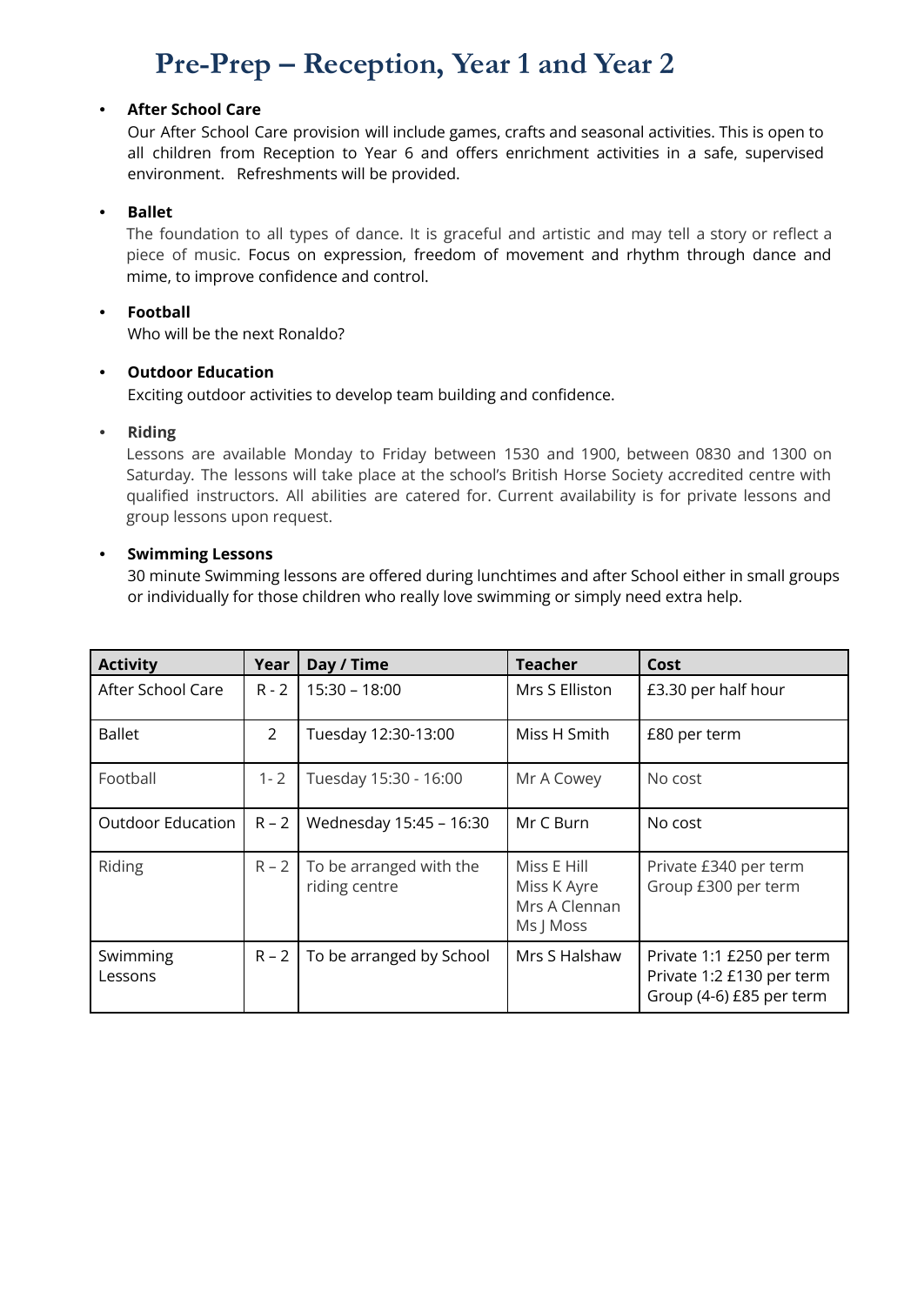# **Prep – Years 3 and 4**

#### **● After School Care**

Our After School Care provision will include games, crafts and seasonal activities. This is open to all children from Reception to Year 6 and offers enrichment activities in a safe, supervised environment. Refreshments will be provided.

#### **● Dance**

Developing and enhancing early dance training techniques, with an introduction to modern styles such as street, modern and lyrical dance.

#### **● God Squad**

Bible stories, games, songs and worksheets.

#### **● Outdoor Education**

Exciting outdoor activities to develop team building and confidence.

#### **● Recorder Group**

A great way to start a musical career.

#### **● Riding**

Lessons are available Monday to Friday between 1530 and 1900, between 0830 and 1300 on Saturday. The lessons will take place at the school's British Horse Society accredited centre with qualified instructors. All abilities are catered for. Current availability is for private lessons and group lessons upon request.

#### **● Speech & Drama**

These lessons cover a variety of Drama activities, offering girls the chance to grow in confidence, learn a range of new skills and enjoy themselves. They can take a range of Graded external examinations and perform within school: this is very valuable performance experience, and also great fun!

#### **● Story Writing Club**

Use your imagination and learn skills to become the next JK Rowling!

#### **● Swimming Lessons**

30 minute Swimming lessons are offered during lunch times and after School either in small groups or individually for those children who really love swimming or simply need extra help. Lessons, with a qualified ASA instructor, are available for children from age 2 (individual only), with group lessons from age 3.

#### **● Tennis Coaching**

Individual and paired lessons to develop skills and techniques and match play. Open to all ages and abilities.

#### **● Trampolining**

Trampolining coaching, including developing skills by working our way through badge work and routines. This club has a maximum capacity due to ratios and there will be a waiting list when capacity is reached.

#### **● Woodland Explorers**

Explore the school's fantastic woodlands, learning as you go!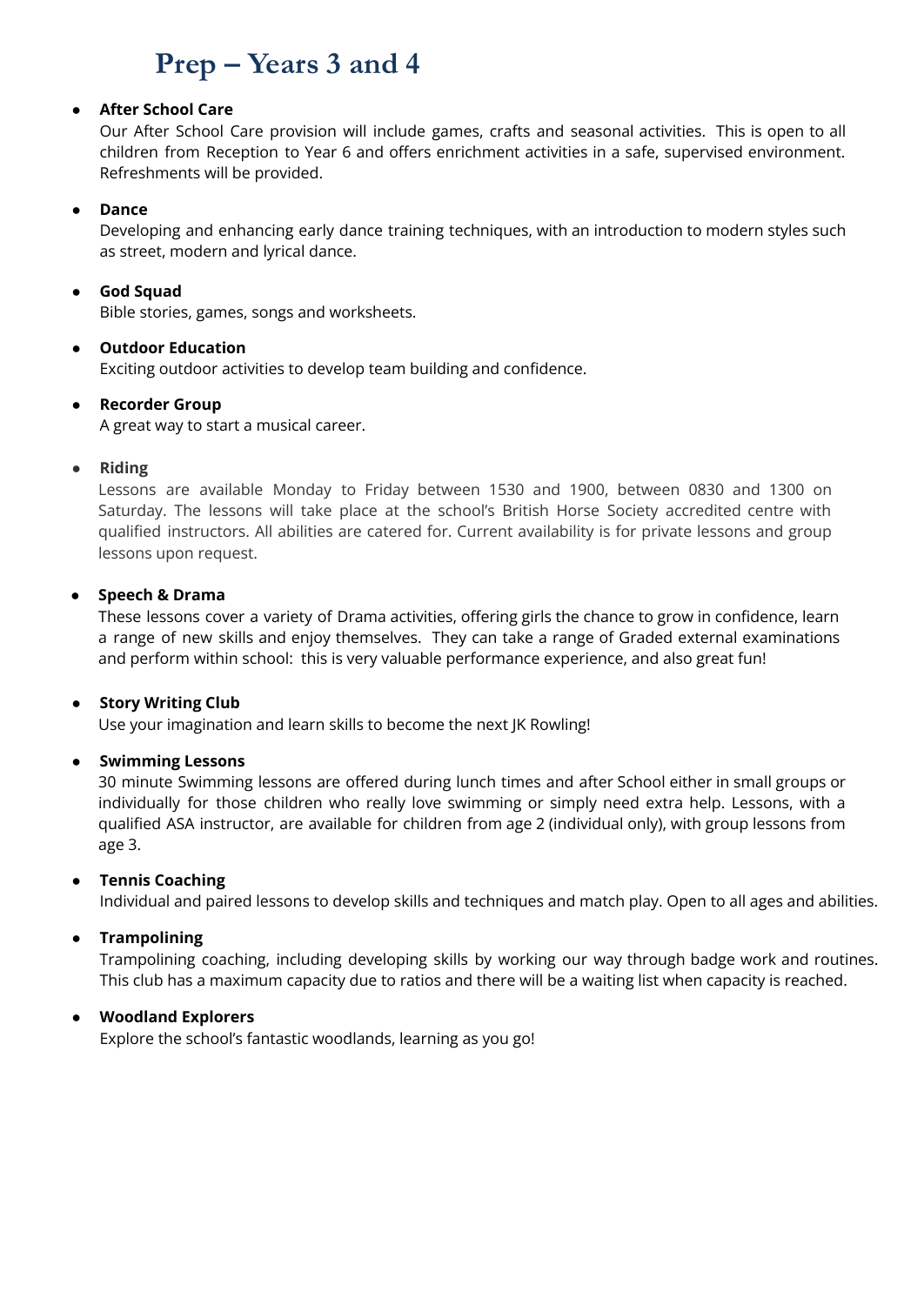### **Monday**

| <b>Activity</b>                                 | Year    | Day / Time                             | <b>Teacher</b>                                           | Cost                                                                               |
|-------------------------------------------------|---------|----------------------------------------|----------------------------------------------------------|------------------------------------------------------------------------------------|
| After School Care                               | $3 - 4$ | $15:30 - 18:00$                        | Mrs S Elliston                                           | £3.30 per half hour                                                                |
| <b>Athletics Club</b>                           | $3 - 4$ | 15:45 - 16:45                          | Mrs V Potter                                             | No cost                                                                            |
| <b>Mixed Activities</b><br>(Art, Games, Crafts) | $3 - 4$ | 12:30 - 13:00                          | Mrs R Foster                                             | No cost                                                                            |
| Flute Group                                     | $3 - 4$ | $08:30 - 09:00$                        | Mrs N Dowell<br>Chapel                                   | No cost                                                                            |
| Gardening Club                                  | $3 - 4$ | 15:45 - 16:30                          | Mrs L Thomson                                            | No cost                                                                            |
| <b>Music Practice</b>                           | $3 - 4$ | 12:30 - 13:00                          | Miss E O'Brien<br>Miss C O'Sullivan                      | No cost                                                                            |
| Recorder Group                                  | $3 - 4$ | 15:45 - 16:30                          | Miss S Holloway<br>Lloyd                                 | No cost                                                                            |
| Riding                                          | $3 - 4$ | To be arranged by<br>the riding centre | Miss E Hill<br>Miss K Ayre<br>Mrs A Clennan<br>Ms J Moss | Private £340 per term<br>Group £300 per term                                       |
| Swimming Lessons                                | $3 - 4$ | To be arranged by<br>School            | Mrs S Halshaw                                            | Private 1:1 £250 per term<br>Private 1:2 £130 per term<br>Group (4-6) £85 per term |

### **Tuesday**

| <b>Activity</b>           | Year    | Day / Time                             | <b>Teacher</b>                                           | Cost                                                                               |
|---------------------------|---------|----------------------------------------|----------------------------------------------------------|------------------------------------------------------------------------------------|
| After School Care         | $3 - 4$ | $15:30 - 18:00$                        | Mrs S Elliston                                           | £3.30 per half hour                                                                |
| Dance                     | $3 - 4$ | 16:45 - 17:30                          | Miss I Hurren                                            | £80 per term                                                                       |
| God Squad                 | $3 - 4$ | $12:00 - 12:30$                        | Revd P Percy                                             | No cost                                                                            |
| <b>Music Practice</b>     | $3 - 4$ | 12:30 - 13:00                          | Miss E O'Brien<br>Miss C O'Sullivan                      | No cost                                                                            |
| Riding                    | $3 - 4$ | To be arranged by<br>the riding centre | Miss E Hill<br>Miss K Ayre<br>Mrs A Clennan<br>Ms J Moss | Private £340 per term<br>Group £300 per term                                       |
| Speech and Drama          | $3 - 4$ | To be arranged by<br>School            | Miss K Vaughan                                           | Private 1:1 £130 per term<br>Private 1:2 £90 per term<br>Group £75 per term        |
| <b>Story Writing Club</b> | $3 - 4$ | 15:45 - 16:30                          | Mrs J Nuttall                                            | No cost                                                                            |
| Swimming Lessons          | $3 - 4$ | To be arranged by<br>School            | Mrs S Halshaw                                            | Private 1:1 £250 per term<br>Private 1:2 £130 per term<br>Group (4-6) £85 per term |
| <b>Tennis Coaching</b>    | $3 - 4$ | $16:45 - 19:45$                        | Miss E Makin                                             | Private 1:1 £260 per term<br>Private 1:2 £135 per term                             |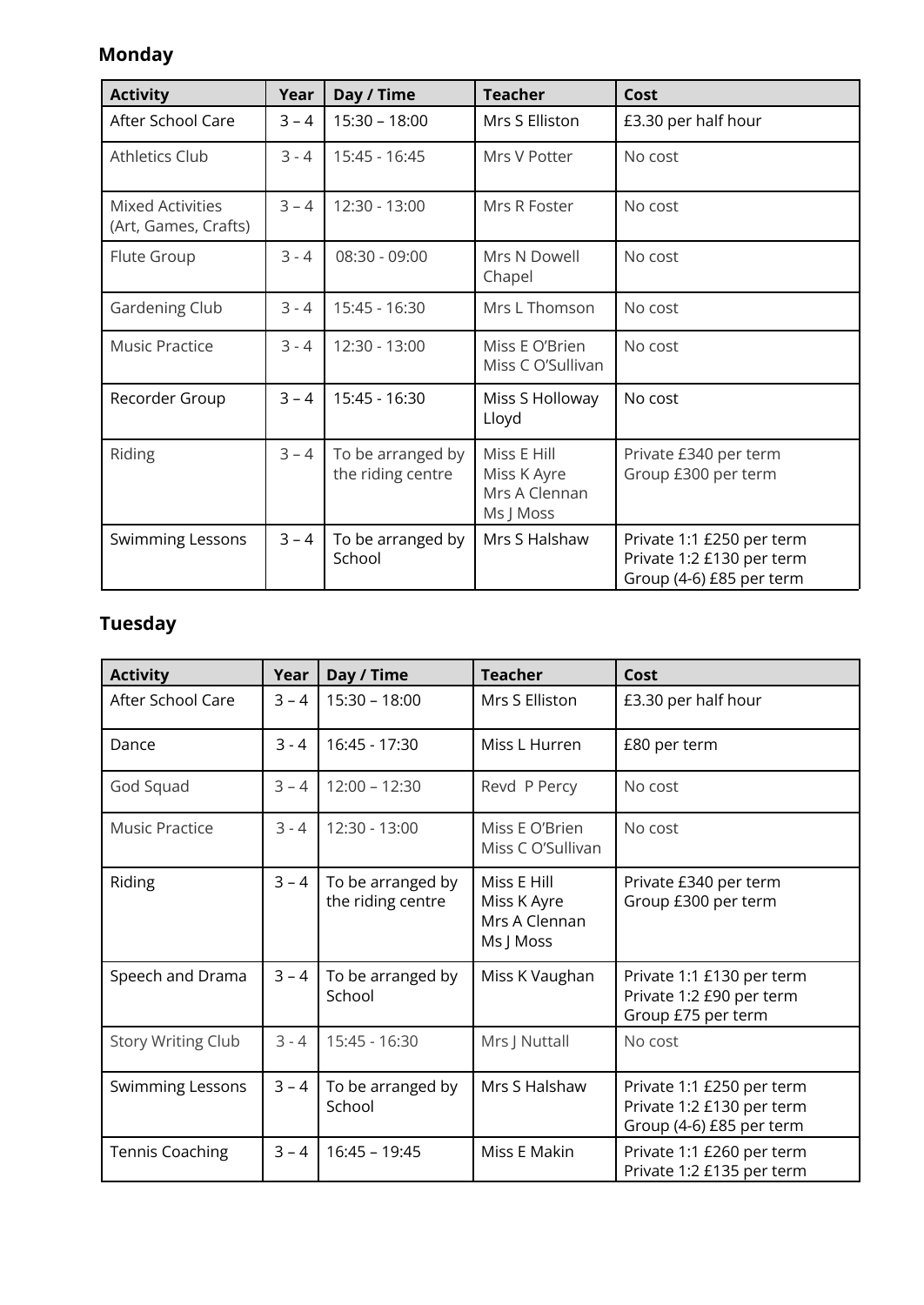### **Wednesday**

| <b>Activity</b>            | Year    | Day / Time                             | <b>Teacher</b>                                           | Cost                                                                        |
|----------------------------|---------|----------------------------------------|----------------------------------------------------------|-----------------------------------------------------------------------------|
| After School Care          | $3 - 4$ | $15:30 - 18:00$                        | Mrs S Elliston                                           | £3.30 per half hour                                                         |
| <b>Music Practice</b>      | $3 - 4$ | 12:30 - 13:00                          | Miss E O'Brien<br>Miss C O'Sullivan                      | No cost                                                                     |
| Music Theory<br>Grades 0-3 | $3 - 4$ | $08:30 - 08:55$                        | Mr K Dale                                                | No cost                                                                     |
| Riding                     | $3 - 4$ | To be arranged by<br>the riding centre | Miss E Hill<br>Miss K Ayre<br>Mrs A Clennan<br>Ms J Moss | Private £340 per term<br>Group £300 per term                                |
| Speech and Drama           | $3 - 4$ | To be arranged by<br>School            | Miss K Vaughan                                           | Private 1:1 £130 per term<br>Private 1:2 £90 per term<br>Group £75 per term |
| Woodland<br>Explorers      | $3 - 4$ | 15:45 - 16:30                          | Miss A Whitham                                           | No cost                                                                     |

### **Thursday**

| <b>Activity</b>                       | Year    | Day / Time                             | <b>Teacher</b>                                           | Cost                                                                                                           |
|---------------------------------------|---------|----------------------------------------|----------------------------------------------------------|----------------------------------------------------------------------------------------------------------------|
| After School Care                     | $3 - 4$ | $15:30 - 18:00$                        | Mrs S Elliston                                           | £3.30 per half hour                                                                                            |
| <b>Music Practice</b>                 | $3 - 4$ | 12:30 - 13:00                          | Miss E O'Brien<br>Miss C O'Sullivan                      | No cost                                                                                                        |
| <b>Outdoor Education</b>              | $3 - 4$ | 15:45 - 16:30                          | Mr C Burn                                                | No cost                                                                                                        |
| Riding                                | $3 - 4$ | To be arranged by<br>the riding centre | Miss F Hill<br>Miss K Ayre<br>Mrs A Clennan<br>Ms J Moss | Private £340 per term<br>Group £300 per term                                                                   |
| Speech and Drama                      | $3 - 4$ | To be arranged by<br>School            | Miss K Vaughan                                           | Private 1:1 £130 per term<br>Private 1:2 £90 per term<br>Group £75 per term                                    |
| <b>Swimming Lessons</b>               | $3 - 4$ | To be arranged by<br>School            | Mrs S Halshaw                                            | Private 1:1 £250 per term<br>Private 1:2 £125 per term<br>Group (4-5) £80 per term<br>Group (6-8) £60 per term |
| <b>Tennis Coaching</b>                | $3 - 4$ | $16:45 - 19:45$                        | Miss E Makin                                             | Private 1:1 £260 per term<br>Private 1:2 £135 per term                                                         |
| Training Orchestra<br>(by invitation) | $3 - 4$ | $08:30 - 08:55$                        | Miss S Holloway<br>Lloyd                                 | No cost                                                                                                        |
| Trampolining                          | $3 - 4$ | 16:45 - 17:30                          | Mrs D Would                                              | £80 per term                                                                                                   |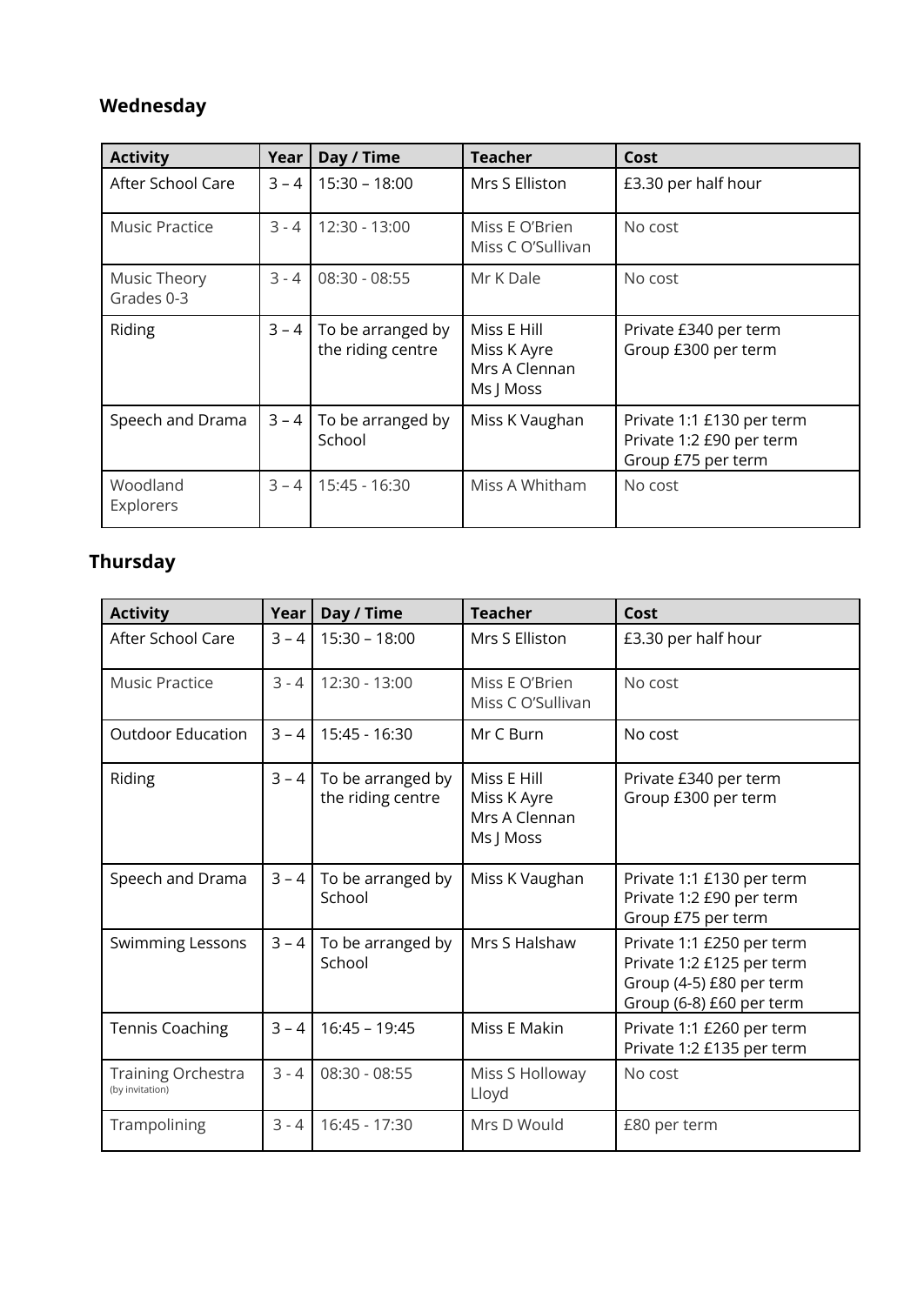### **Friday**

| <b>Activity</b>       | Year    | Day / Time                             | <b>Teacher</b>                                           | Cost                                                                        |
|-----------------------|---------|----------------------------------------|----------------------------------------------------------|-----------------------------------------------------------------------------|
| After School Care     | $3 - 4$ | $15:30 - 18:00$                        | Mrs S Elliston                                           | £3.30 per half hour                                                         |
| Cricket Club          | $3 - 4$ | 15:45-16:30                            | Mr H Jackson                                             | No cost                                                                     |
| <b>Cross Country</b>  | $3 - 4$ | 12:00 - 12:30                          | Mr C Burn                                                | No cost                                                                     |
| <b>Music Practice</b> | $3 - 4$ | 12:30 - 13:00                          | Miss E O'Brien<br>Miss C O'Sullivan                      | No cost                                                                     |
| Riding                | $3 - 4$ | To be arranged by<br>the riding centre | Miss E Hill<br>Miss K Ayre<br>Mrs A Clennan<br>Ms J Moss | Private £340 per term<br>Group £300 per term                                |
| Speech and Drama      | $3 - 4$ | To be arranged by<br>School            | Miss K Vaughan                                           | Private 1:1 £130 per term<br>Private 1:2 £90 per term<br>Group £75 per term |

### **Saturday**

| <b>Activity</b> | Year    | Day / Time                                | Teacher                  | Cost                                         |
|-----------------|---------|-------------------------------------------|--------------------------|----------------------------------------------|
| Football Club   | $3 - 4$ | 0900 - 1000                               | Miss L Hughes            | No cost                                      |
| Riding          | $3 - 4$ | To be arranged<br>by the riding<br>centre | Miss K Ayre<br>Ms   Moss | Private £340 per term<br>Group £300 per term |

Individual Music lessons are available throughout the week

*All prices are based on a 10 week term*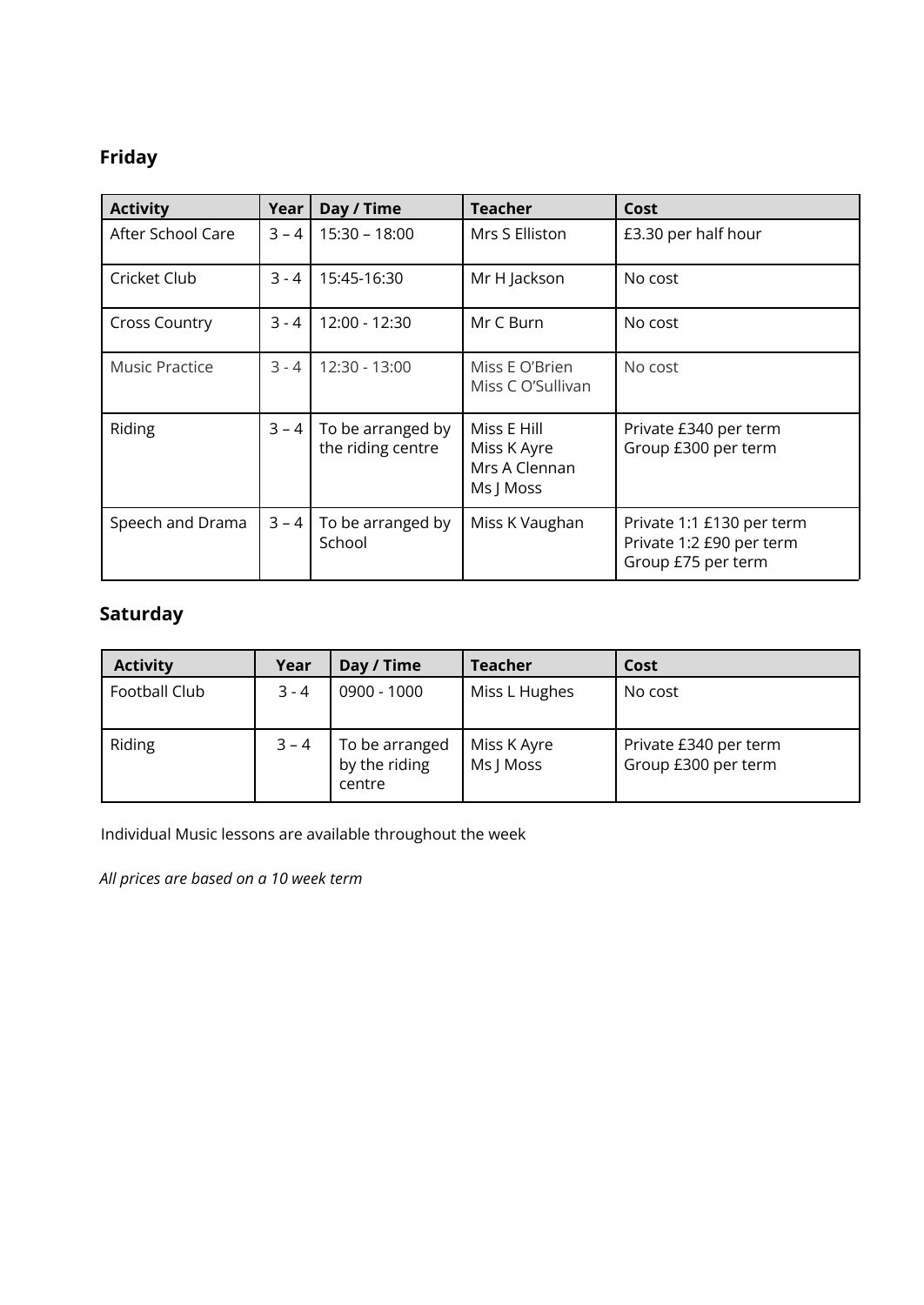# **Prep – Years 5 and 6**

#### **● After School Care**

Our After School Care provision will include games, crafts and seasonal activities. This is open to all children from Reception to Year 6 and offers enrichment activities in a safe, supervised environment. Refreshments will be provided.

#### **● Dance**

Energetic dance with a looser style of movement, performed to Hip Hop or Pop music. It is ideal for those who love to get moving!

#### **● God Squad**

Bible Stories, games, songs and worksheets.

#### **● Junior Chapel Choir**

An opportunity to experience singing sacred repertoire and to train up for the Senior Chapel Choir.

#### **● Riding**

Lessons are available Monday to Friday between 1530 and 1900, between 0830 and 1300 on Saturday. The lessons will take place at the school's British Horse Society accredited centre with qualified instructors. All abilities are catered for. Current availability is for private lessons and group lessons upon request.

#### **● STEM Club**

Enhance your scientific skills by taking part in fun STEM activities.

#### **● Speech & Drama**

These lessons cover a variety of Drama activities, offering girls the chance to grow in confidence, learn a range of new skills and enjoy themselves. They can take a range of Graded external examinations and perform within school: this is very valuable performance experience, and also great fun!

#### **● Swimming Lessons**

30 minute Swimming lessons are offered during lunchtimes and after School either in small groups or individually for those children who really love Swimming or simply need extra help.

#### **● Tennis Coaching**

Individual and paired lessons to develop skills and techniques and match play. Open to all ages and abilities.

#### **● Traditional Games**

From 'What Time is it Mr Wolf' to hopscotch, and croquet, this club will be full of traditional games that require imagination, teamwork and communication.

#### **● Training Orchestra**

For those instrumentalists wishing to develop their ensemble skills, Grade 1 upwards.

#### **● Trampolining**

Trampolining coaching, including developing skills by working our way through badge work and routines. This club has a maximum capacity due to ratios and there will be a waiting list when capacity is reached.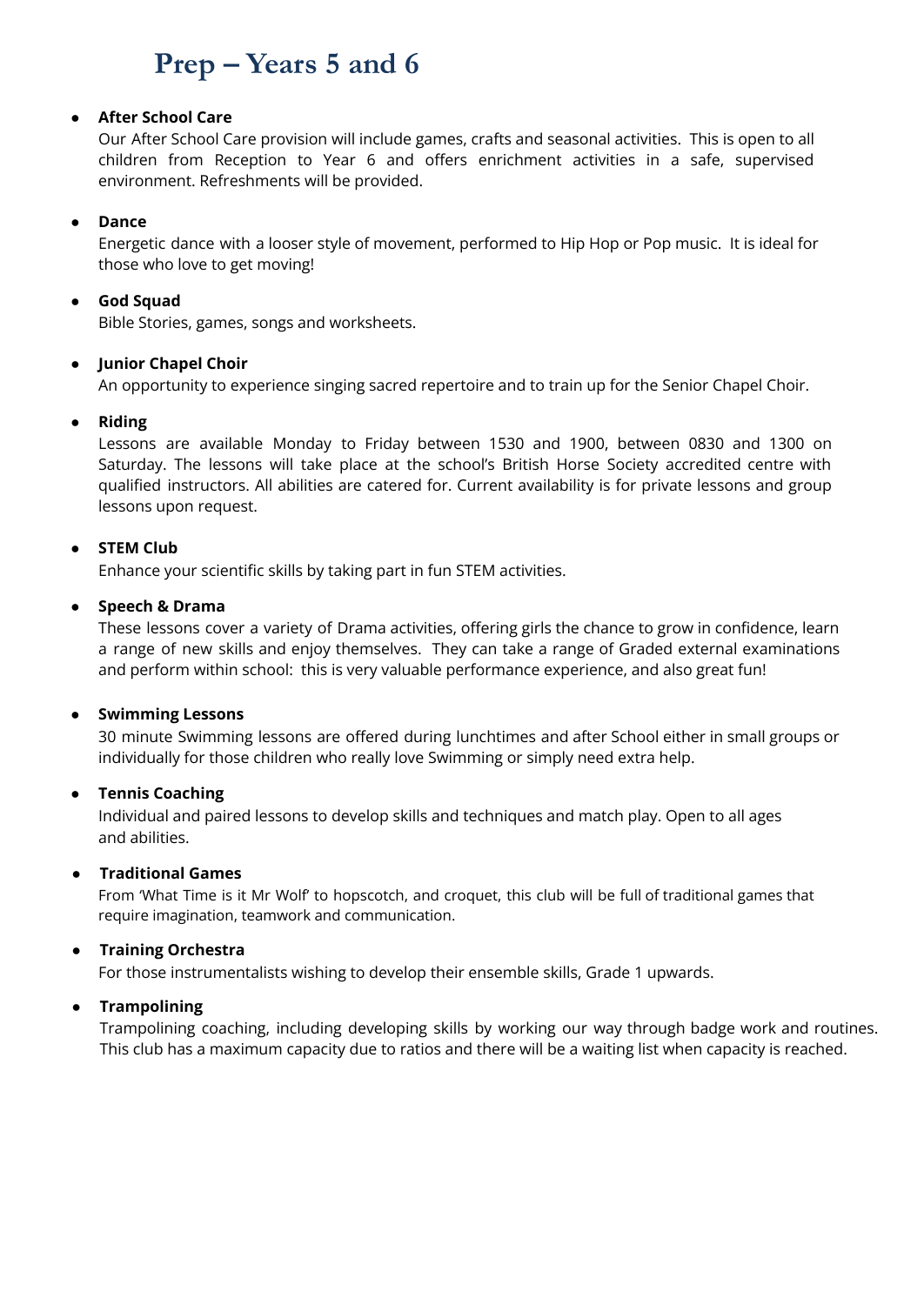### **Monday**

| <b>Activity</b>         | Year    | <b>Time</b>                            | <b>Teacher</b>                                           | Cost                                                                               |
|-------------------------|---------|----------------------------------------|----------------------------------------------------------|------------------------------------------------------------------------------------|
| After School Care       | $5 - 6$ | $15:30 - 18:00$                        | Mrs S Elliston                                           | £3.30 per half hour                                                                |
| Flute Group             | $5 - 6$ | $08:30 - 09:00$                        | Mrs N Dowell<br>Chapel                                   | No cost                                                                            |
| Junior Chapel Choir     | $5 - 6$ | $12:00 - 12:30$                        | Miss S Holloway<br>Lloyd                                 | No cost                                                                            |
| <b>Music Practice</b>   | $5 - 6$ | 12:00 - 12:30                          | Miss E O'Brien<br>Miss C O'Sullivan                      | No cost                                                                            |
| Riding                  | $5 - 6$ | To be arranged by<br>the riding centre | Miss E Hill<br>Miss K Ayre<br>Mrs A Clennan<br>Ms J Moss | Private £340 per term<br>Group £300 per term                                       |
| <b>Swimming Lessons</b> | $5 - 6$ | To be arranged by<br>School            | Mrs S Halshaw                                            | Private 1:1 £250 per term<br>Private 1:2 £130 per term<br>Group (4-6) £85 per term |
| Tennis Club             | $5 - 6$ | 16:40 - 17:30                          | Mrs E Lindsley                                           | No cost                                                                            |

### **Tuesday**

| <b>Activity</b>          | Year    | <b>Time</b>                            | <b>Teacher</b>                                           | Cost                                                                               |
|--------------------------|---------|----------------------------------------|----------------------------------------------------------|------------------------------------------------------------------------------------|
| After School Care        | $5 - 6$ | $15:30 - 18:00$                        | Mrs S Elliston                                           | £3.30 per half hour                                                                |
| Dance                    | 5       | 16:45 - 17:30                          | Miss L Hurren                                            | £80 per term                                                                       |
| Dance                    | $5 - 6$ | 17:30 - 18:15                          | Miss L Hurren                                            | £80 per term                                                                       |
| God Squad                | $5 - 6$ | $12:30 - 12:55$                        | Revd P Percy                                             | No cost                                                                            |
| <b>Music Practice</b>    | $5 - 6$ | 12:00 - 12:30                          | Miss E O'Brien<br>Miss C O'Sullivan                      | No cost                                                                            |
| <b>Outdoor Education</b> | $5 - 6$ | $16:45 - 17:30$                        | Mr C Burn                                                | No cost                                                                            |
| Riding                   | $5 - 6$ | To be arranged by<br>the riding centre | Miss E Hill<br>Miss K Ayre<br>Mrs A Clennan<br>Ms J Moss | Private £340 per term<br>Group £300 per term                                       |
| Speech and Drama         | $5 - 6$ | To be arranged by<br>School            | Miss K Vaughan<br>Ferndale                               | Private 1:1 £130 per term<br>Private 1:2 £90 per term<br>Group £75 per term        |
| <b>Swimming Lessons</b>  | $5 - 6$ | To be arranged by<br>School            | Mrs S Halshaw                                            | Private 1:1 £250 per term<br>Private 1:2 £130 per term<br>Group (4-6) £85 per term |
| <b>Tennis Coaching</b>   | $5 - 6$ | $16:45 - 20:30$                        | Miss E Makin                                             | Private 1:1 £260 per term<br>Private 1:2 £135 per term                             |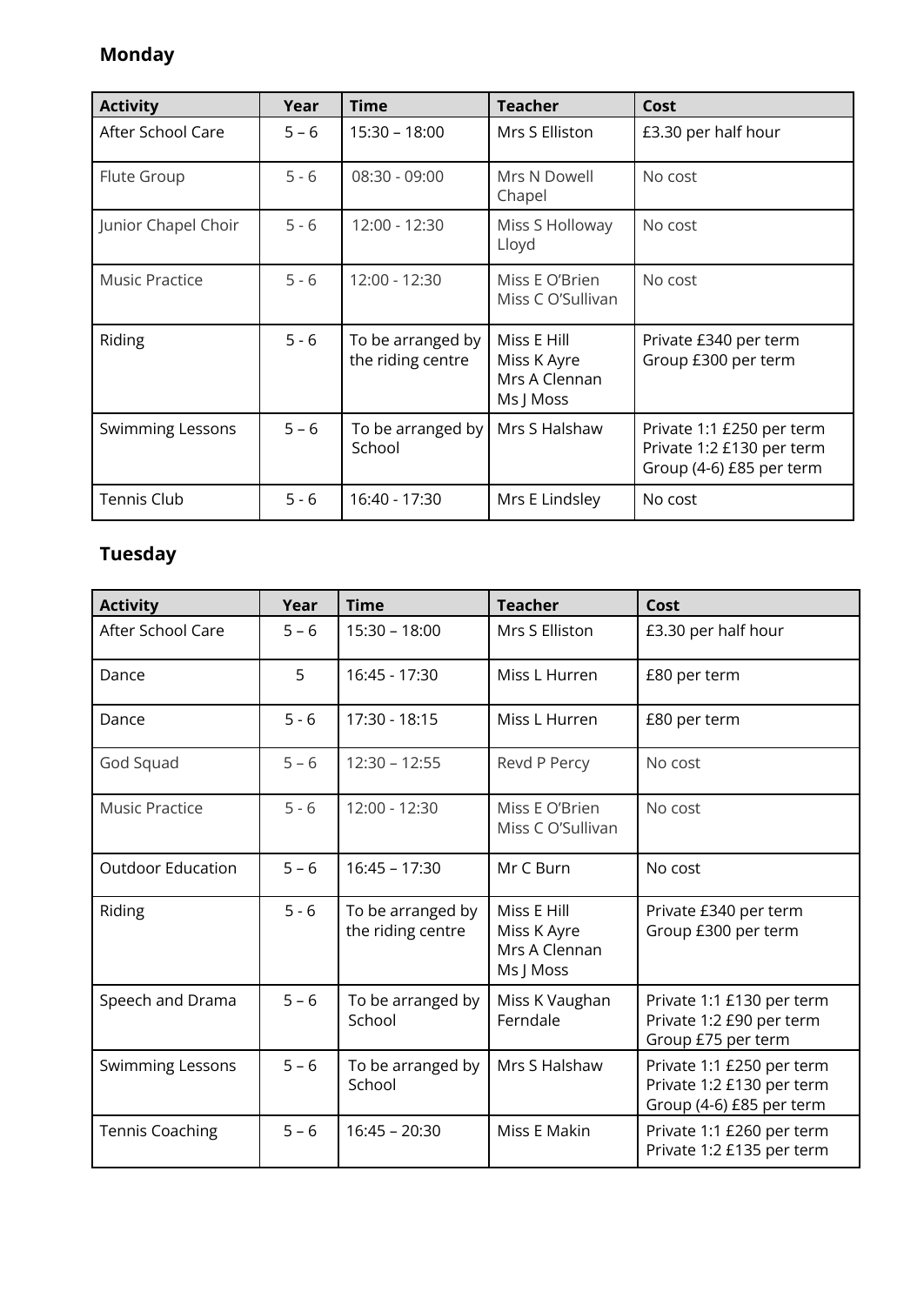### **Wednesday**

| <b>Activity</b>              | Year    | <b>Time</b>                            | <b>Teacher</b>                                           | Cost                                                                        |
|------------------------------|---------|----------------------------------------|----------------------------------------------------------|-----------------------------------------------------------------------------|
| After School Care            | $5 - 6$ | $15:30 - 18:00$                        | Mrs S Elliston                                           | £3.30 per half hour                                                         |
| Art - Open Studio            | $5 - 6$ | $16:45 - 17:30$                        | Dr E Radley                                              | No cost                                                                     |
| Athletics Club               | $5 - 6$ | $12:00 - 12:30$                        | Miss M Parker                                            | No cost                                                                     |
| <b>Music Practice</b>        | $5 - 6$ | 12:00 - 12:30                          | Miss E O'Brien<br>Miss C O'Sullivan                      | No cost                                                                     |
| Music Theory<br>Grades 0 - 3 | $5 - 6$ | $08:30 - 08:55$                        | Mr K Dale                                                | No Cost                                                                     |
| Riding                       | $5 - 6$ | To be arranged by<br>the riding centre | Miss E Hill<br>Miss K Ayre<br>Mrs A Clennan<br>Ms   Moss | Private £340 per term<br>Group £300 per term                                |
| Speech and Drama             | $5 - 6$ | To be arranged by<br>School            | Miss K Vaughan<br>Ferndale                               | Private 1:1 £130 per term<br>Private 1:2 £90 per term<br>Group £75 per term |

### **Thursday**

| <b>Activity</b>                              | Year    | <b>Time</b>                            | <b>Teacher</b>                                           | Cost                                                                               |
|----------------------------------------------|---------|----------------------------------------|----------------------------------------------------------|------------------------------------------------------------------------------------|
| <b>After School Care</b>                     | $5 - 6$ | $15:30 - 18:00$                        | Mrs S Elliston                                           | £3.30 per half hour                                                                |
| Multisports                                  | $5 - 6$ | 12:00 - 12:30                          | Mr A Would                                               | No cost                                                                            |
| <b>Music Practice</b>                        | $5 - 6$ | 12:00 - 12:30                          | Miss E O'Brien<br>Miss C O'Sullivan                      | No cost                                                                            |
| Rounders Club                                | $5 - 6$ | 16:45 - 17:30                          | Mrs E Lindsley                                           | No cost                                                                            |
| Riding                                       | $5 - 6$ | To be arranged by<br>the riding centre | Miss E Hill<br>Miss K Ayre<br>Mrs A Clennan<br>Ms J Moss | Private £340 per term<br>Group £300 per term                                       |
| Speech and Drama                             | $5 - 6$ | To be arranged by<br>School            | Miss K Vaughan<br>Ferndale                               | Private 1:1 £130 per term<br>Private 1:2 £90 per term<br>Group £75 per term        |
| <b>STEM Club</b>                             | $5 - 6$ | $12:00 - 12:30$                        | Mrs N Johnson<br>Mrs E Stephenson<br>Mrs S Cowan         | No cost                                                                            |
| <b>Swimming Lessons</b>                      | $5 - 6$ | To be arranged by<br>School            | Mrs S Halshaw                                            | Private 1:1 £250 per term<br>Private 1:2 £130 per term<br>Group (4-6) £85 per term |
| <b>Tennis Coaching</b>                       | $5 - 6$ | $16:45 - 20:30$                        | Miss E Makin                                             | Private 1:1 £260 per term<br>Private 1:2 £135 per term                             |
| <b>Training Orchestra</b><br>(by invitation) | $5 - 6$ | $08:30 - 08:55$                        | Miss S Holloway<br>Lloyd                                 | No cost                                                                            |
| Trampolining                                 | $5 - 6$ | 17:30 - 18:15                          | Mrs D Would                                              | £80 per term                                                                       |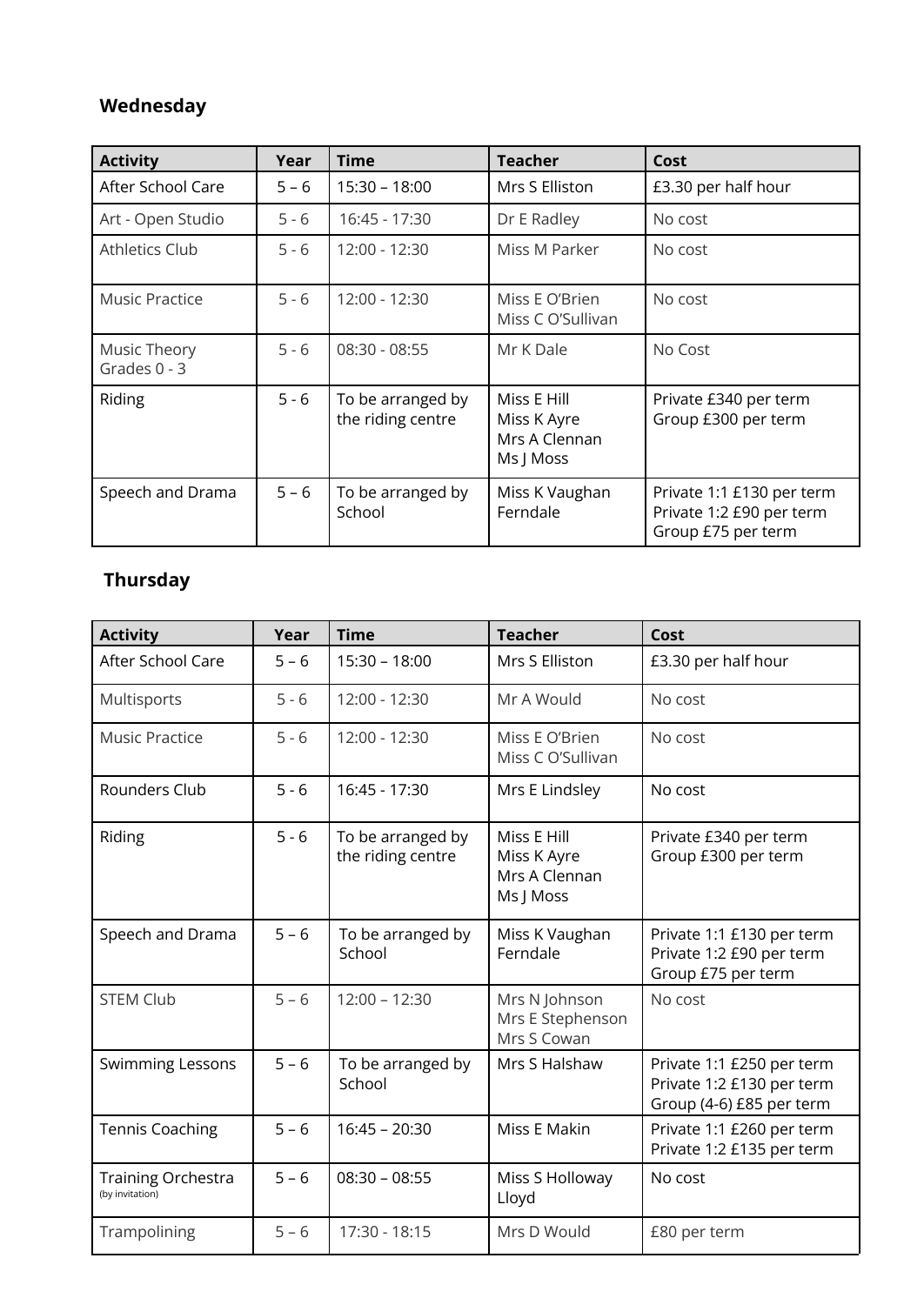### **Friday**

| <b>Activity</b>                    | Year    | <b>Time</b>                            | <b>Teacher</b>                                           | Cost                                                                        |
|------------------------------------|---------|----------------------------------------|----------------------------------------------------------|-----------------------------------------------------------------------------|
| After School Care                  | $5 - 6$ | $15:30 - 18:00$                        | Mrs S Elliston                                           | £3.30 per half hour                                                         |
| Cricket Club                       | 5       | 15:45-16:30                            | Miss L Hughes<br>Mr H Jackson                            | No cost                                                                     |
| Cricket Club                       | 6       | 16:45-17:30                            | Miss L Hughes<br>Mr H Jackson                            | No cost                                                                     |
| <b>Cross Country</b>               | $5 - 6$ | $12:00 - 12:30$                        | Mr C Burn                                                | No cost                                                                     |
| Junior Dance Team<br>(invite only) | $5 - 6$ | 15:45 - 16:45                          | Miss L Hurren                                            | £80 per term                                                                |
| Music Practice                     | $5 - 6$ | 12:00 - 12:30                          | Miss E O'Brien<br>Miss C O'Sullivan                      | No cost                                                                     |
| Riding                             | $5 - 6$ | To be arranged by<br>the riding centre | Miss E Hill<br>Miss K Ayre<br>Mrs A Clennan<br>Ms J Moss | Private £340 per term<br>Group £300 per term                                |
| Speech and Drama                   | $5 - 6$ | To be arranged by<br>School            | Miss K Vaughan<br>Ferndale                               | Private 1:1 £130 per term<br>Private 1:2 £90 per term<br>Group £75 per term |
| <b>Traditional Games</b>           | $5 - 6$ | 15:45 - 16:30                          | Miss L Edy                                               | No cost                                                                     |

### **Saturday**

| <b>Activity</b> | Year    | <b>Time</b>                            | Teacher                  | Cost                                         |
|-----------------|---------|----------------------------------------|--------------------------|----------------------------------------------|
| Football Club   | $5 - 6$ | 10:00 - 11:00                          | Miss L Hughes            | No cost                                      |
| Riding          | $5 - 6$ | To be arranged by<br>the riding centre | Miss K Ayre<br>Ms   Moss | Private £340 per term<br>Group £300 per term |

Individual Music lessons are available throughout the week

*All prices are based on a 10 week term*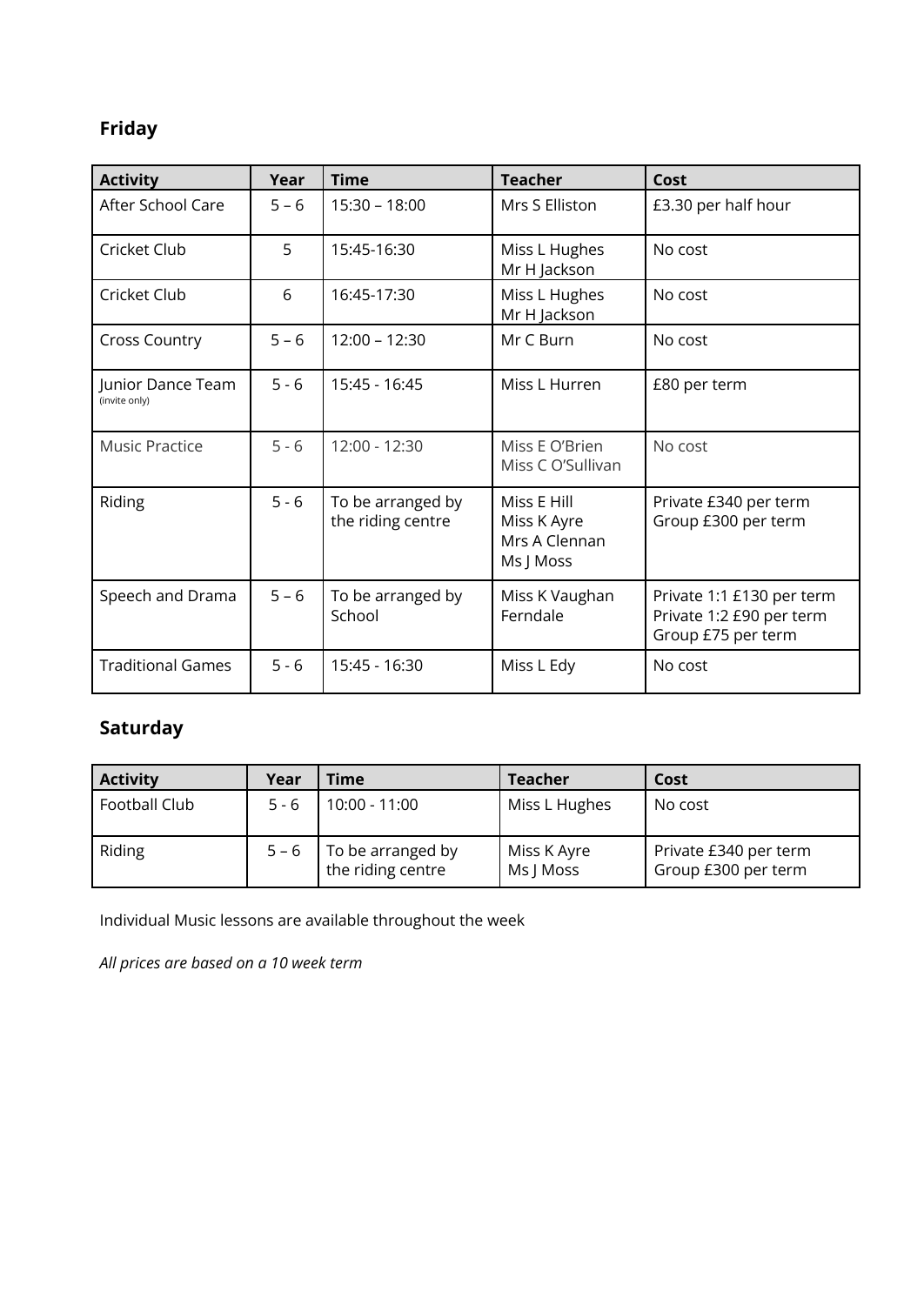# **Senior School – Years 7 – 11**

#### **● Chapel Choir**

Auditions take place in the first three days of the Autumn Term for the prestigious Chapel Choir. Previous members will be required to audition.

#### **● Sunflower Club**

What better way to put 'Ut Serviamus' into action, than to join the Community Service group.

#### **● Dance**

Energetic dance with a looser style of movement, performed to hip hop or pop music. It is ideal for those who love to get moving!

#### **● Debating Society**

The Queen Mary's Debating Society aims to promote lively debate and discussion. Learn the art of creating a coherent argument and critical thinking. Focus on topics that reflect both traditional issues as well as current affairs.

#### **● Duke of Edinburgh Award Scheme**

Highly regarded national programme to develop skills in young people.

#### **● Equity, Diversity and Inclusion Club**

Open to all, the 'Get Woke' club is a safe space to explore, learn and share our experiences. Weekly meetings focus on discovering more about all of the protected characteristics and promoting inclusivity at Queen Mary's and beyond.

#### **● French and Spanish drop-in clinic**

A French and Spanish drop-in clinic available to all girls in KS3.

#### **● GCSE Drama**

Practical rehearsal time for Year 11 GCSE Drama pupils, preparing for their external practical examination and for theatre visits (a requirement for GCSE Drama pupils).

#### **● History Film Club**

A film club aimed at Year 9 to 11 to explore the importance of film when studying History.

#### **● Music Theory**

Grade 5 theory is a necessary qualification for anyone who wishes to take Grade 6/7/8 practical ABRSM Music examinations.

#### **● Riding**

Lessons are available Monday to Friday between 1530 and 1900, between 0830 and 1300 on Saturday mornings and Sundays between 1100 and 1300. The lessons will take place at the school's British Horse Society accredited centre with qualified instructors. All abilities are catered for. New riders may be asked to take private lessons in their first term until they have reached group standard. Thereafter riders are allocated a group appropriate to their standard. Private lessons are available subject to time availability. The cost is for one lesson per week.

#### **● Rock Band**

Prepare for the Rock Band Competition in the Summer Term Rock Concert.

#### **● Training Orchestra**

For those instrumentalists wishing to develop their ensemble skills, Grade 1 upwards.

#### **● STEM Club**

Enhance your scientific skills by taking part in fun Science activities.

#### **● Senior Choir**

If you enjoy singing, this is the Choir for you. No audition required.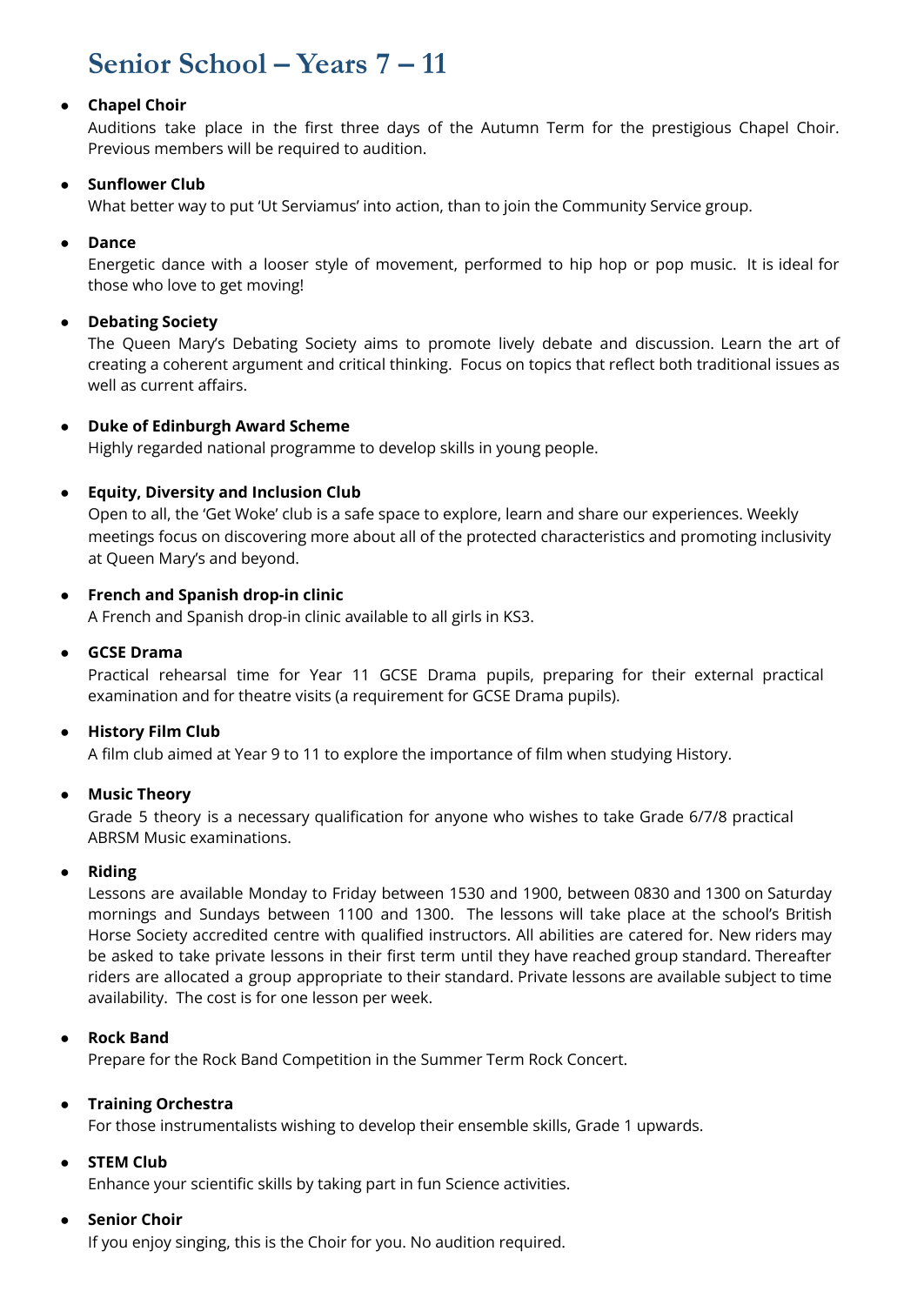#### **● Speech & Drama**

These lessons cover a variety of Drama activities, offering girls the chance to grow in confidence, learn a range of new skills and enjoy themselves. They can take a range of Graded external examinations and perform within school: this is very valuable performance experience, and also great fun!

#### **● Swimming Lessons**

30 minute Swimming lessons are offered during lunchtimes and after School either in small groups or individually for those children who really love swimming or simply need extra help. Lessons with a qualified ASA instructor are available.

#### **● Tennis Coaching**

Private and paired lessons to develop skills and techniques and match play. Open to all ages and abilities.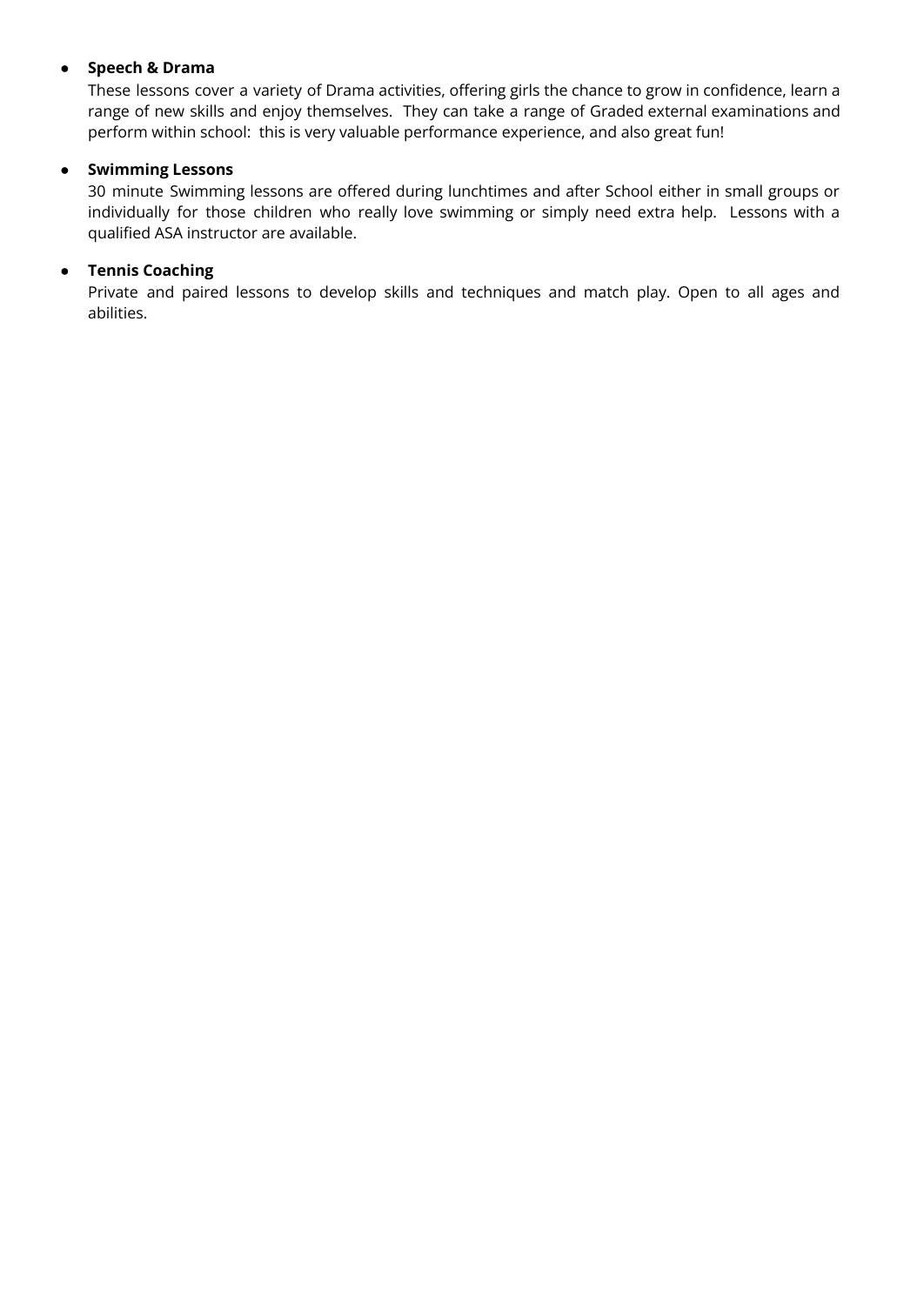### **Monday**

| <b>Activity</b>                      | Year      | <b>Time</b>                                  | <b>Teacher</b>                                           | <b>Location</b>      | Cost                                                                               |
|--------------------------------------|-----------|----------------------------------------------|----------------------------------------------------------|----------------------|------------------------------------------------------------------------------------|
| <b>Biology Clinic</b>                | $10 - 11$ | 13:30 - 13:55                                | Mrs N Johnson                                            | Science              | No cost                                                                            |
| Chamber Orchestra<br>Grade 3 upwards | $7 - 11$  | $16:45 - 18:00$                              | Miss S Holloway<br>Lloyd                                 | Hall                 | No cost                                                                            |
| Dance                                | $7 - 9$   | 16:45 - 17:30                                | Miss L Hurren                                            | Gym                  | £80 per term                                                                       |
| Dance                                | $9 - 11$  | 17:30 - 18:15                                | Miss L Hurren                                            | Gym                  | £80 per term                                                                       |
| Geography Clinic                     | 11        | $16:40 - 17:30$                              | Miss K Moran                                             | Geography<br>Room    | No Cost                                                                            |
| History Film Club                    | $9 - 11$  | 16:45 - 17:30                                | Mrs S Casey                                              | <b>History Room</b>  | No cost                                                                            |
| <b>Reading Club</b>                  | $7 - 11$  | 13:20 - 13:55                                | Mrs D Coull<br>Mrs S Kennedy                             | English<br>1/Library | No cost                                                                            |
| Riding                               | $7 - 11$  | To be<br>arranged by<br>the riding<br>centre | Miss E Hill<br>Miss K Ayre<br>Mrs A Clennan<br>Ms J Moss | <b>Stables</b>       | Private £340 per term<br>Group £300 per term                                       |
| Rock Band                            | $7 - 11$  | Various                                      | Mr G Stewart                                             | <b>Band Room</b>     | £45 per term                                                                       |
| Swimming Lessons                     | $7 - 11$  | To be<br>arranged by<br>School               | Mrs S Halshaw                                            | Pool                 | Private 1:1 £250 per term<br>Private 1:2 £130 per term<br>Group (4-6) £85 per term |
| <b>Tennis Club</b>                   | $7 - 11$  | 16:40 - 17:30                                | Mrs E Lindsley                                           | <b>Tennis Court</b>  | No cost                                                                            |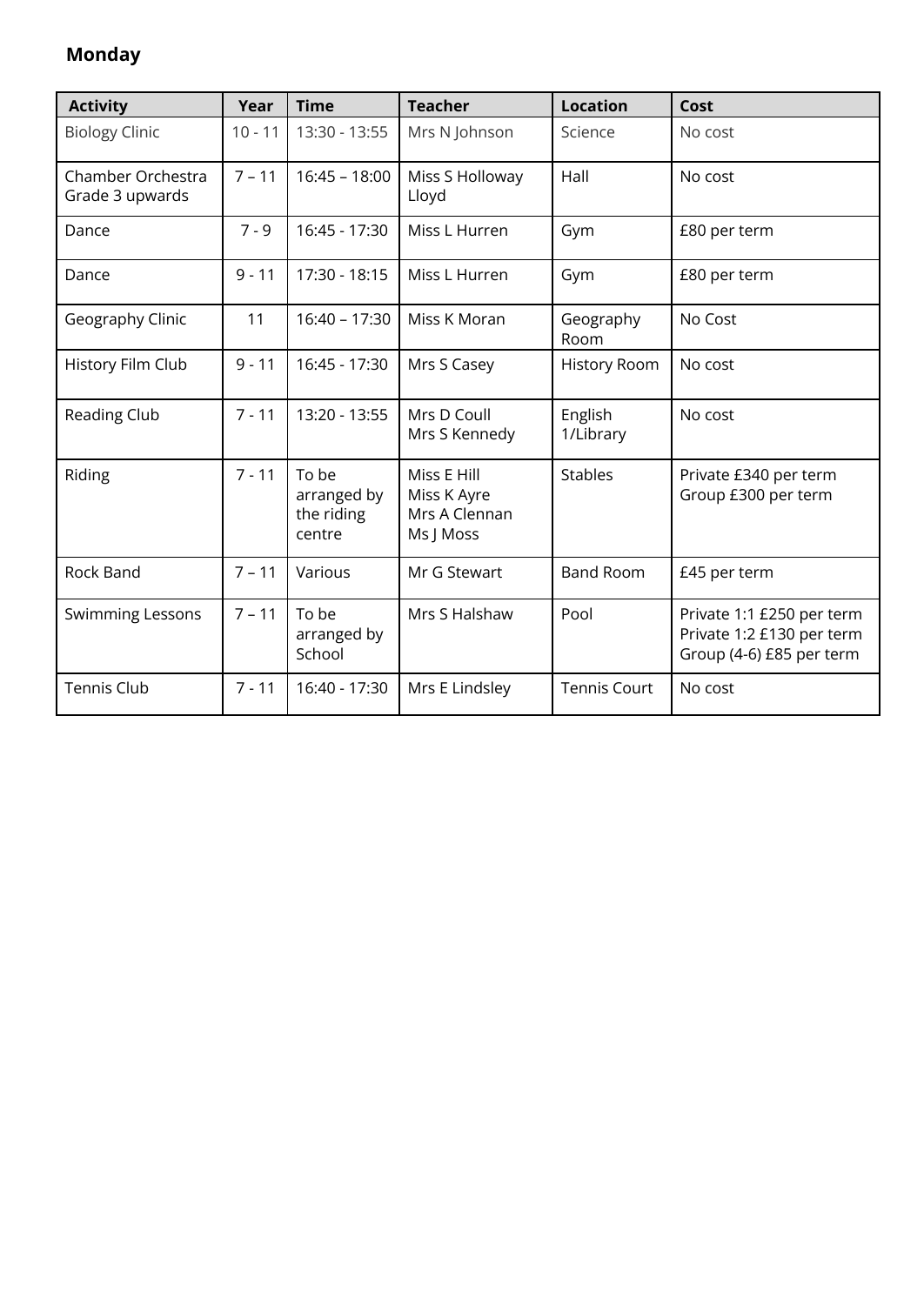### **Tuesday**

| <b>Activity</b>                 | Year      | <b>Time</b>                                  | <b>Teacher</b>                                           | <b>Location</b>   | Cost                                                                               |
|---------------------------------|-----------|----------------------------------------------|----------------------------------------------------------|-------------------|------------------------------------------------------------------------------------|
| <b>Athletics Club</b>           | $7 - 8$   | 13:00 - 13:30                                | Miss M Parker                                            | Front Field       | No cost                                                                            |
| Get Woke Club                   | All       | 13.30 - 13.55                                | Mrs Kemp                                                 | ICT               | No Cost                                                                            |
| <b>Maths Clinic</b>             | $7 - 11$  | $13:30 - 13:55$                              | Mrs L Nuttall                                            | Maths 1           | No cost                                                                            |
| Matilda - Singing<br>Rehearsals | $7 - 9$   | $16:45 - 17:30$                              | Miss S Holloway<br>Lloyd<br>Mr K Dale                    | <b>Great Hall</b> | No cost                                                                            |
| Music Theory<br>Grades 3 - 5    | All       | $08:30 - 08:55$                              | Mr K Dale                                                | Studio 1          | No cost                                                                            |
| Physics Clinic                  | $10 - 11$ | 13:30 - 13:55                                | Mrs E Stephenson                                         | Science 1         | No cost                                                                            |
| Riding                          | $7 - 11$  | To be<br>arranged by<br>the riding<br>centre | Miss E Hill<br>Miss K Ayre<br>Mrs A Clennan<br>Ms J Moss | <b>Stables</b>    | Private £340 per term<br>Group £300 per term                                       |
| Rock Band                       | $7 - 11$  | Various                                      | Mr G Stewart                                             | <b>Band Room</b>  | £45 per term                                                                       |
| Speech and Drama                | $7 - 11$  | To be<br>arranged by<br>School               | Miss K Vaughan                                           | Ferndale          | 1:1 - £260 per term<br>1:2 - £180 per term<br>Group - £150 per term                |
| <b>Swimming Lessons</b>         | $7 - 11$  | To be<br>arranged by<br>School               | Mrs S Halshaw                                            | Pool              | Private 1:1 £250 per term<br>Private 1:2 £130 per term<br>Group (4-6) £85 per term |
| <b>Tennis Coaching</b>          | $7 - 11$  | $16:45 - 19:45$                              | Miss E Makin                                             | Tennis<br>Court   | Private 1:1 £260 per term<br>Private 1:2 £135 per term                             |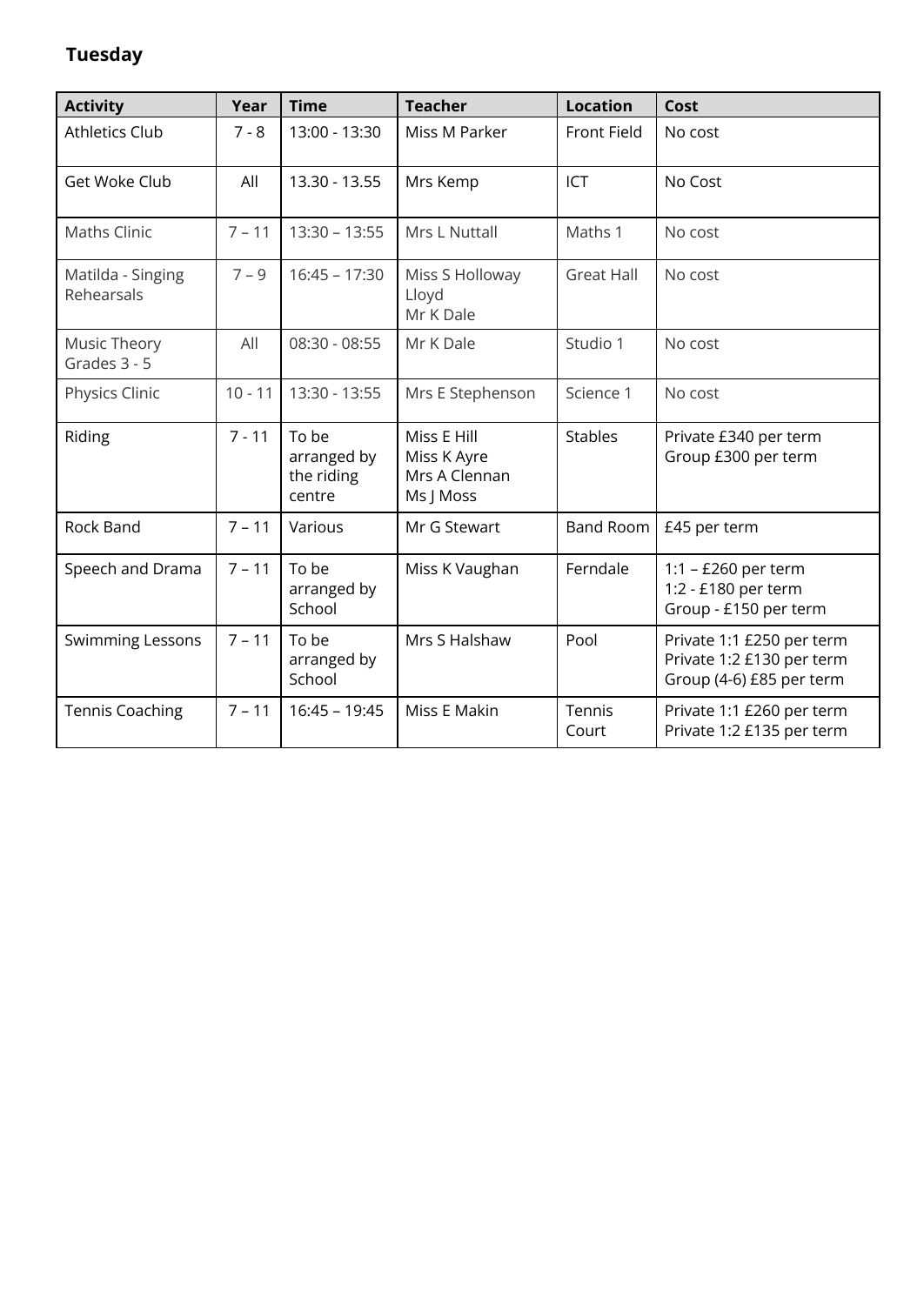### **Wednesday**

| <b>Activity</b>                   | Year                   | <b>Time</b>                                  | <b>Teacher</b>                                           | <b>Location</b>               | Cost                                                                  |
|-----------------------------------|------------------------|----------------------------------------------|----------------------------------------------------------|-------------------------------|-----------------------------------------------------------------------|
| Art - Open Studio                 | $7 - 9$                | $16:45 - 17:30$                              | Dr E Radley                                              | Art Room                      | No cost                                                               |
| <b>Athletics Club</b>             | $7 - 8$                | 13:25 - 13:55                                | Miss M Parker                                            | Front Field                   | No cost                                                               |
| <b>Athletics Club</b>             | $9 - 11$               | 16:45 - 17:30                                | Miss M Parker<br>Mrs D Would                             | Front Field                   | No cost                                                               |
| Chapel Choir<br>(by Audition)     | $7 - 11$               | 13:20 - 13:50                                | Ms S Holloway<br>Lloyd<br>Mr K Dale                      | Chapel                        | No cost                                                               |
| Chemistry Clinic                  | $10 - 11$              | 13:30 - 13:55                                | Mrs N Johnson                                            | Science                       | No cost                                                               |
| Duke of Edinburgh<br>Award Scheme | <b>Bronze</b><br>Level | $17:30 - 18:15$                              | Mr C Burn                                                | <b>IT Room</b>                | £250 (full year)                                                      |
| Food Tech Clinic                  | $10 - 11$              | 12:55 - 13;30                                | Mrs K Henderson                                          | FT Room                       | No cost                                                               |
| <b>Outdoor Education</b>          | $7 - 11$               | 16:45 - 17:30                                | Mr C Burn                                                | Meet at<br>riverside<br>steps | No cost                                                               |
| Riding                            | $7 - 11$               | To be<br>arranged by<br>the riding<br>centre | Miss E Hill<br>Miss K Ayre<br>Mrs A Clennan<br>Ms J Moss | <b>Stables</b>                | Private £340 per term<br>Group £300 per term                          |
| <b>Rounders Club</b>              | $7 - 8$                | 16:45 - 17:30                                | Mrs E Lindsley                                           | <b>Front Field</b>            | No cost                                                               |
| Rounders Club                     | $9 - 11$               | 17:30 - 18:15                                | Mrs E Lindsley                                           | Front Field                   | No cost                                                               |
| Spanish                           | $10 - 11$              | $13:00 - 13:30$                              | Mrs M Redmond                                            | Spanish<br>Room               | No cost                                                               |
| Speech and Drama                  | $7 - 11$               | To be<br>arranged by<br>School               | Miss K Vaughan                                           | Ferndale                      | 1:1 - $£260$ per term<br>1:2 - £180 per term<br>Group - £150 per term |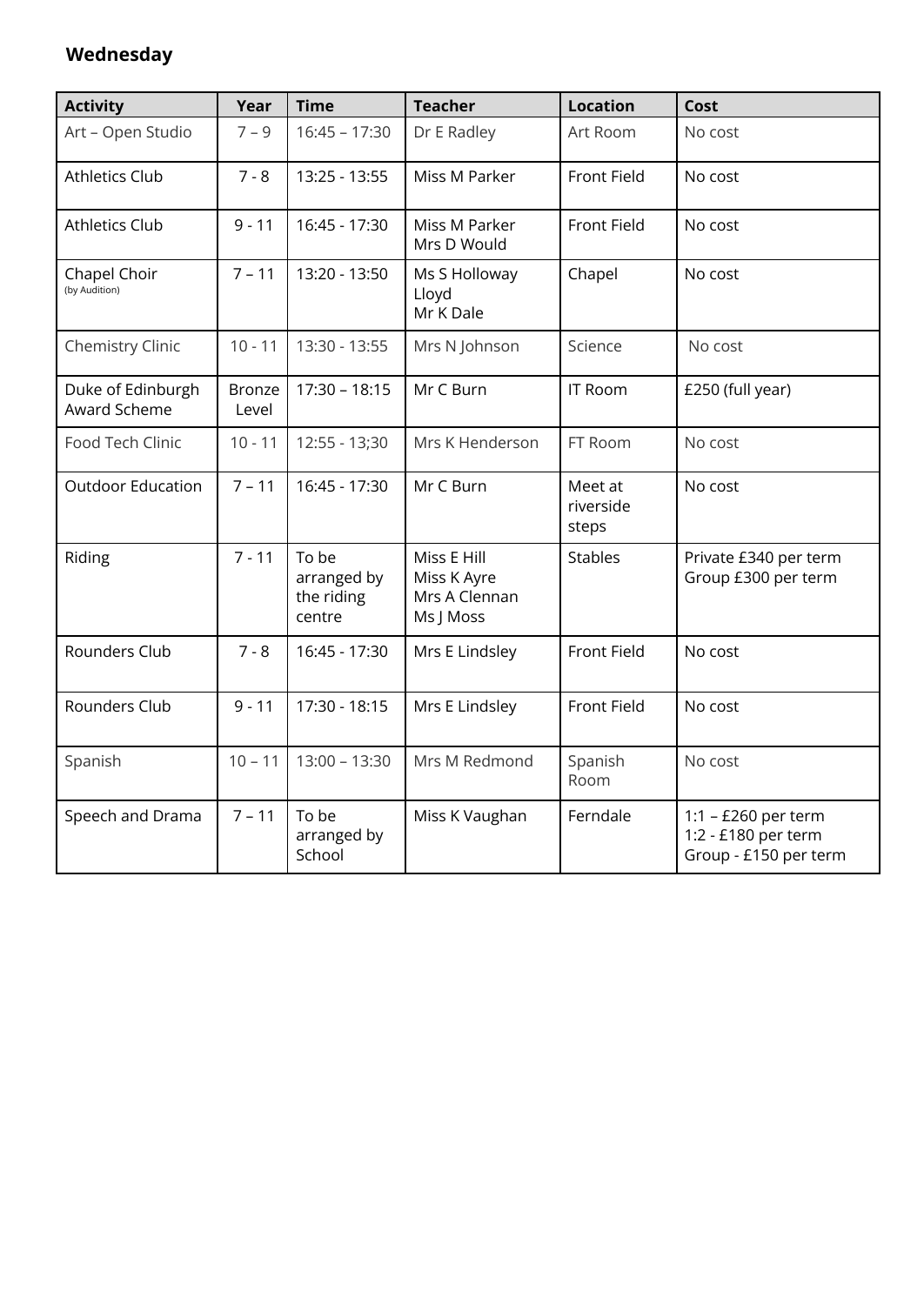### **Thursday**

| <b>Activity</b>                           | Year            | <b>Time</b>                                  | <b>Teacher</b>                                           | <b>Location</b>                             | Cost                                                                               |
|-------------------------------------------|-----------------|----------------------------------------------|----------------------------------------------------------|---------------------------------------------|------------------------------------------------------------------------------------|
| Sunflower Club                            | $7 - 11$        | 16:45 - 17:30                                | Mrs C Cameron                                            | Drawing<br>Room                             | No cost                                                                            |
| <b>Cross Country</b>                      | $7 - 11$        | $13:00 - 13:25$                              | Mr C Burn                                                | Front Pitch                                 | No cost                                                                            |
| <b>Debating Society</b>                   | $8 - 11$        | $13:20 - 13:55$                              | Mrs R Askew                                              | RS1                                         | No cost                                                                            |
| Duke of Edinburgh<br>Award Scheme         | Silver<br>Level | $17:30 - 18:00$                              | Mr C Burn                                                | <b>IT Room</b>                              | £250 (full year)                                                                   |
| French Catch Up                           | $7 - 8$         | $13:25 - 13:55$                              | Miss S Booth                                             | French<br>Room                              | No cost                                                                            |
| French drop-in                            | $10 - 11$       | 16:45 - 17:30                                | Miss S Booth                                             | French<br>8 <sub>k</sub><br>Spanish<br>Room | No cost                                                                            |
| Matilda Rehearsals -<br><b>Whole Cast</b> | $7 - 9$         | $16:45 - 18:00$                              | Ms S Holloway<br>Lloyd<br>Miss L Hurren                  | <b>Great Hall</b>                           | No cost                                                                            |
| Riding                                    | $7 - 11$        | To be<br>arranged by<br>the riding<br>centre | Miss E Hill<br>Miss K Ayre<br>Mrs A Clennan<br>Ms J Moss | <b>Stables</b>                              | Private £340 per term<br>Group £300 per term                                       |
| Speech and Drama                          | $7 - 11$        | To be<br>arranged by<br>School               | Miss K Vaughan                                           | Ferndale                                    | 1:1 - $£260$ per term<br>1:2 - £180 per term<br>Group - £150 per term              |
| <b>STEM Club</b>                          | $7 - 9$         | $13:25 - 13:55$                              | Mrs N Johnson<br>Mrs E Stephenson<br>Mrs S Cowan         | Science 1                                   | No cost                                                                            |
| Swimming Lessons                          | $7 - 11$        | To be<br>arranged by<br>School               | Mrs S Halshaw                                            | Pool                                        | Private 1:1 £250 per term<br>Private 1:2 £130 per term<br>Group (4-6) £85 per term |
| <b>Tennis Coaching</b>                    | $7 - 11$        | $16:45 - 20:30$                              | Miss E Makin                                             | Tennis<br>Court                             | Private 1:1 £260 per term<br>Private 1:2 £135 per term                             |
| Training Orchestra<br>Grade $0 - 3$       | $7 - 8$         | $08:30 - 08:55$                              | Miss S Holloway<br>Lloyd                                 | <b>Great Hall</b>                           | No cost                                                                            |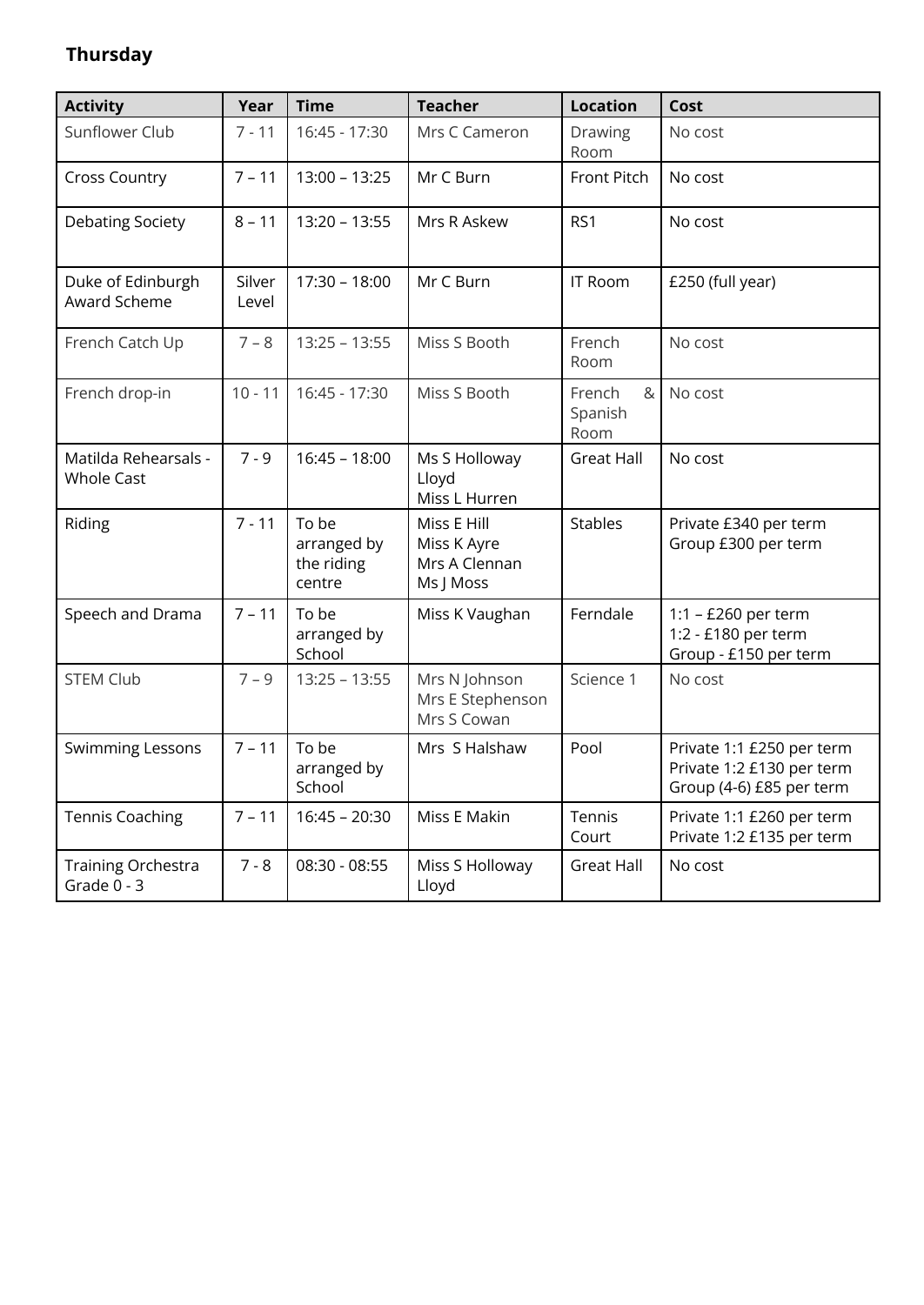### **Friday**

| <b>Activity</b>                    | Year     | <b>Time</b>                                  | <b>Teacher</b>                                           | <b>Location</b>   | Cost                                                                |
|------------------------------------|----------|----------------------------------------------|----------------------------------------------------------|-------------------|---------------------------------------------------------------------|
| Senior Dance Team<br>(invite only) | $7 - 11$ | 17:00 - 17:45                                | Miss L Hurren                                            | <b>Great Hall</b> | No cost                                                             |
| Cricket Club                       | $7 - 8$  | 16:45 - 17:30                                | Miss L Hughes<br>Mr H Jackson                            | Astro             | No Cost                                                             |
| Cricket Club                       | $9 - 11$ | 17:30 - 18:15                                | Miss L Hughes<br>Mr H Jackson                            | Astro             | No Cost                                                             |
| Riding                             | $7 - 11$ | To be<br>arranged by<br>the riding<br>centre | Miss F Hill<br>Miss K Ayre<br>Mrs A Clennan<br>Ms J Moss | <b>Stables</b>    | Private £340 per term<br>Group £300 per term                        |
| Speech and Drama                   | $7 - 11$ | To be<br>arranged by<br>School               | Miss K Vaughan                                           | Ferndale          | 1:1 - £260 per term<br>1:2 - £180 per term<br>Group - £150 per term |

Individual Music lessons are available throughout the week

*All prices are based on a 10 week term*